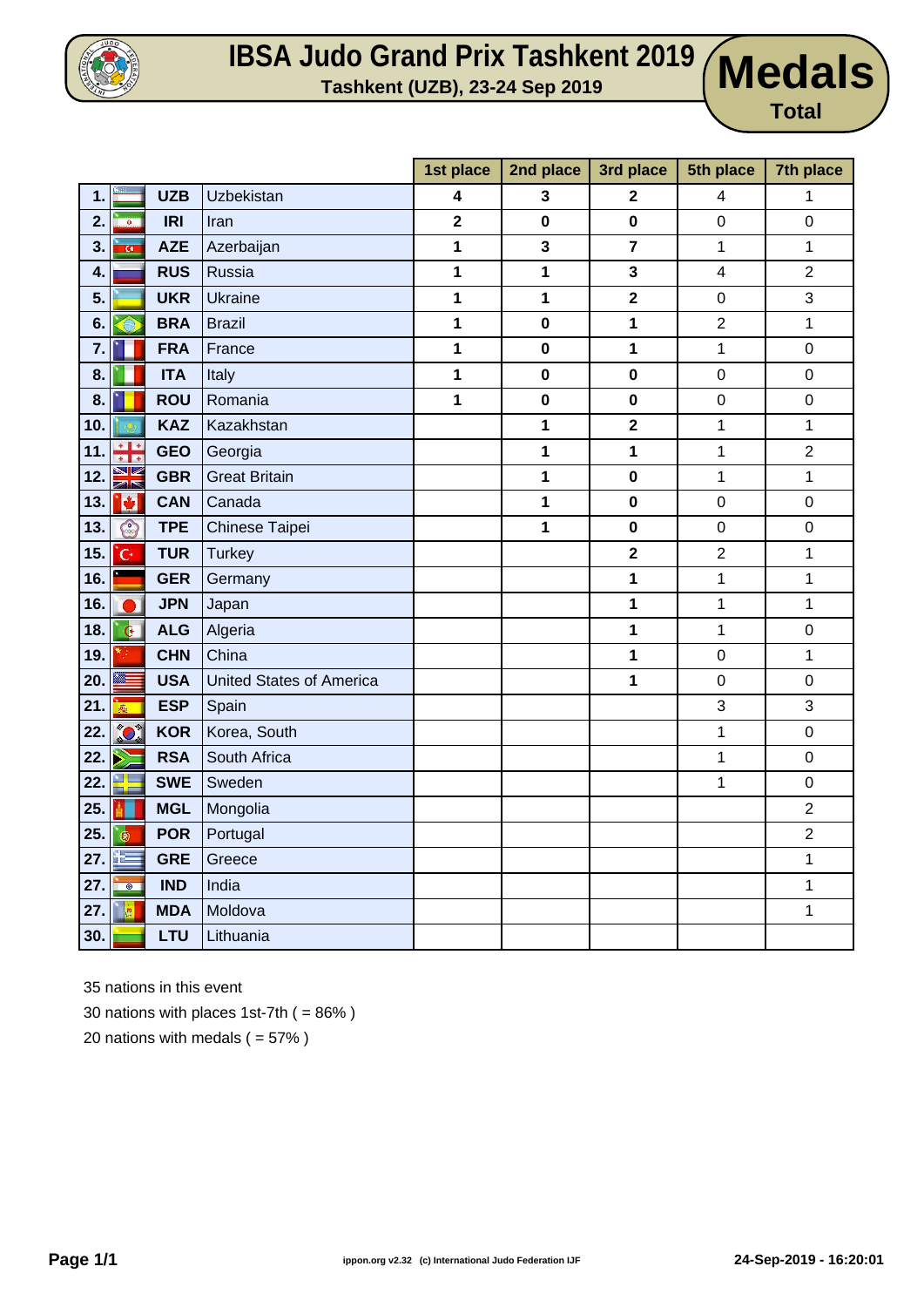

## **IBSA Judo Grand Prix Tashkent 2019 Herefore Cash 12019** Mendo Grand Prix 1 ashkent 2019 **Men**



|    | -60 kg                                     |            |  |  |  |
|----|--------------------------------------------|------------|--|--|--|
| 1. | <b>BOLOGA, Florin Alexandru B1</b>         | <b>ROU</b> |  |  |  |
| 2. | <b>NAMOZOV, Sherzod B2</b>                 | <b>UZB</b> |  |  |  |
| 3. | <b>ORAZALYULY, Olzhas B3</b>               | <b>KAZ</b> |  |  |  |
| 3. | <b>SARIYEV, Anuar B3</b>                   | <b>KAZ</b> |  |  |  |
| 5. | <b>GAVILAN LORENZO, Luis Daniel B3 ESP</b> |            |  |  |  |
| 5. | NASHWAN, Shugga Sami Ali B1                | <b>GER</b> |  |  |  |
| 7. | <b>BOLORMAA, Uugankhuu B3</b>              | <b>MGL</b> |  |  |  |
| 7. | <b>ZURABIANI, Zurab B3</b>                 | <b>GE</b>  |  |  |  |

| 1. | <b>KURANBAEV, Uchkun B3</b>    | UZB                                   |  |  |  |
|----|--------------------------------|---------------------------------------|--|--|--|
| 2. | <b>ABASLI, Namig B3</b>        | <b>AZE</b><br>$\overline{\mathbf{G}}$ |  |  |  |
| 3. | <b>KALDANI, Giorgi B2</b>      | GEO :                                 |  |  |  |
| 3. | <b>KHORAVA, Davyd B2</b>       | <b>UKR</b>                            |  |  |  |
| 5. | <b>IBANEZ BANON, Sergio B3</b> | <b>ESP</b><br>$\vec{m}$               |  |  |  |
| 5. | <b>LAMRI, Sid Ali B3</b>       | <b>ALG</b>                            |  |  |  |
| 7. | <b>AAJIM, Munkhbat B3</b>      | <b>MGL</b>                            |  |  |  |
| 7. | <b>VIEIRA, Miguel B1</b>       | <b>POR</b>                            |  |  |  |
|    |                                |                                       |  |  |  |

**-66 kg**

|    | -73 kg                            |                 |  |  |  |
|----|-----------------------------------|-----------------|--|--|--|
| 1. | <b>KURBANOV, Shakhban B2</b>      | <b>RUS</b>      |  |  |  |
| 2. | <b>KUTUEV, Vasilii B3</b>         | <b>RUS</b>      |  |  |  |
| 3. | <b>GASIMOV, Ramil B3</b>          | <b>AZE</b>      |  |  |  |
| 3. | <b>KORNHASS, Nikolai B2</b>       | <b>GER</b>      |  |  |  |
| 5. | <b>DAULET, Temirzhan B3</b>       | <b>KAZ</b>      |  |  |  |
| 5. | <b>SHELIA, Bachuki B2</b>         | <b>GEO</b>      |  |  |  |
| 7. | <b>GAVILAN LORENZO, Alvaro B3</b> | <b>ESP</b><br>轟 |  |  |  |
| 7. | IAFA, Djibrilo B1                 | <b>POR</b>      |  |  |  |
|    |                                   |                 |  |  |  |

| $-90$ kg |                                 |            |  |  |
|----------|---------------------------------|------------|--|--|
| 1.       | <b>NOURI, Vahid B2</b>          | <b>IRI</b> |  |  |
| 2.       | KIZILASHVILI, Lasha B2          | <b>GEO</b> |  |  |
| 3.       | <b>AVAZOV, Jaloliddin B3</b>    | <b>UZB</b> |  |  |
| 3.       | <b>NAZARENKO, Oleksandr B2</b>  | <b>UKR</b> |  |  |
| 5.       | <b>BOBOEV, Shukhrat B3</b>      | <b>UZB</b> |  |  |
| 5.       | <b>LATCHOUMANAYA, Helios B2</b> | <b>FRA</b> |  |  |
| 7.       | <b>CRETUL, Oleg B1</b>          | <b>MDA</b> |  |  |
| 7.       | <b>GORAL, Daniel Rafael B3</b>  | <b>GER</b> |  |  |
|          |                                 |            |  |  |

| $+100$ kg        |                                        |              |             |  |
|------------------|----------------------------------------|--------------|-------------|--|
| 1.               | KHEIROLLAHZADEH, Mohammadreza B2   IRI |              |             |  |
| $\overline{2}$ . | <b>SHARIPOV, Shirin B3</b>             | <b>UZB</b>   |             |  |
| 3.               | <b>GAIDAROV, Gaidar B3</b>             | <b>RUS</b>   |             |  |
| 3.               | ZAKIYEV, Ilham B1                      | AZE          | <u>ince</u> |  |
| 5.               | <b>CHOI, Gwang Geun B2</b>             | <b>KOR O</b> |             |  |
| 5.               | <b>HODGSON, Jack B2</b>                | GBR          |             |  |
| 7.               | <b>PAPACHRISTOS, Theoklitos B1</b>     | <b>GRE</b>   |             |  |
| 7.               | <b>TASTAN, Onur B1</b>                 | TUR          |             |  |
|                  |                                        |              |             |  |

|    | $-81$ kg                       |            |  |  |  |
|----|--------------------------------|------------|--|--|--|
| 1. | <b>KAROMATOV, Davurkhon B3</b> | <b>UZB</b> |  |  |  |
| 2. | <b>SOLOVEY, Dmytro B2</b>      | <b>UKR</b> |  |  |  |
| 3. | PETIT, Nathan B3               | <b>FRA</b> |  |  |  |
| 3. | <b>RAHIMLI, Huseyn B3</b>      | <b>AZE</b> |  |  |  |
| 5. | JOUBERT, Jacque B2             | <b>RSA</b> |  |  |  |
| 5. | <b>SABIROV, Ruslan B3</b>      | <b>RUS</b> |  |  |  |
| 7. | <b>POWELL, Daniel B1</b>       | <b>GBR</b> |  |  |  |
| 7. | <b>SMAGULULY, Galymzhan B3</b> | <b>KAZ</b> |  |  |  |

| $-100$ kg |                                 |                 |  |  |
|-----------|---------------------------------|-----------------|--|--|
| 1.        | <b>ABDULLAKHANLI, Kanan B3</b>  | AZE <b>FGE</b>  |  |  |
| 2.        | <b>SKELLEY, Christopher B2</b>  | <b>GBREE</b>    |  |  |
| 3.        | <b>ALAEV, Sulaymon B3</b>       | <b>UZB</b>      |  |  |
| 3.        | <b>GOODRICH, Benjamin B3</b>    | USA             |  |  |
| 5.        | <b>KHALILOV, Sharif B3</b>      | <b>UZB</b>      |  |  |
| 5.        | <b>SHEVCHENKO, Anatolii B1</b>  | <b>RUS</b>      |  |  |
| 7.        | <b>GERBOLES LOPEZ, Inigo B2</b> | <b>ESP</b><br>燕 |  |  |
| 7.        | <b>TENORIO, Antonio B1</b>      | <b>BRA</b>      |  |  |
|           |                                 |                 |  |  |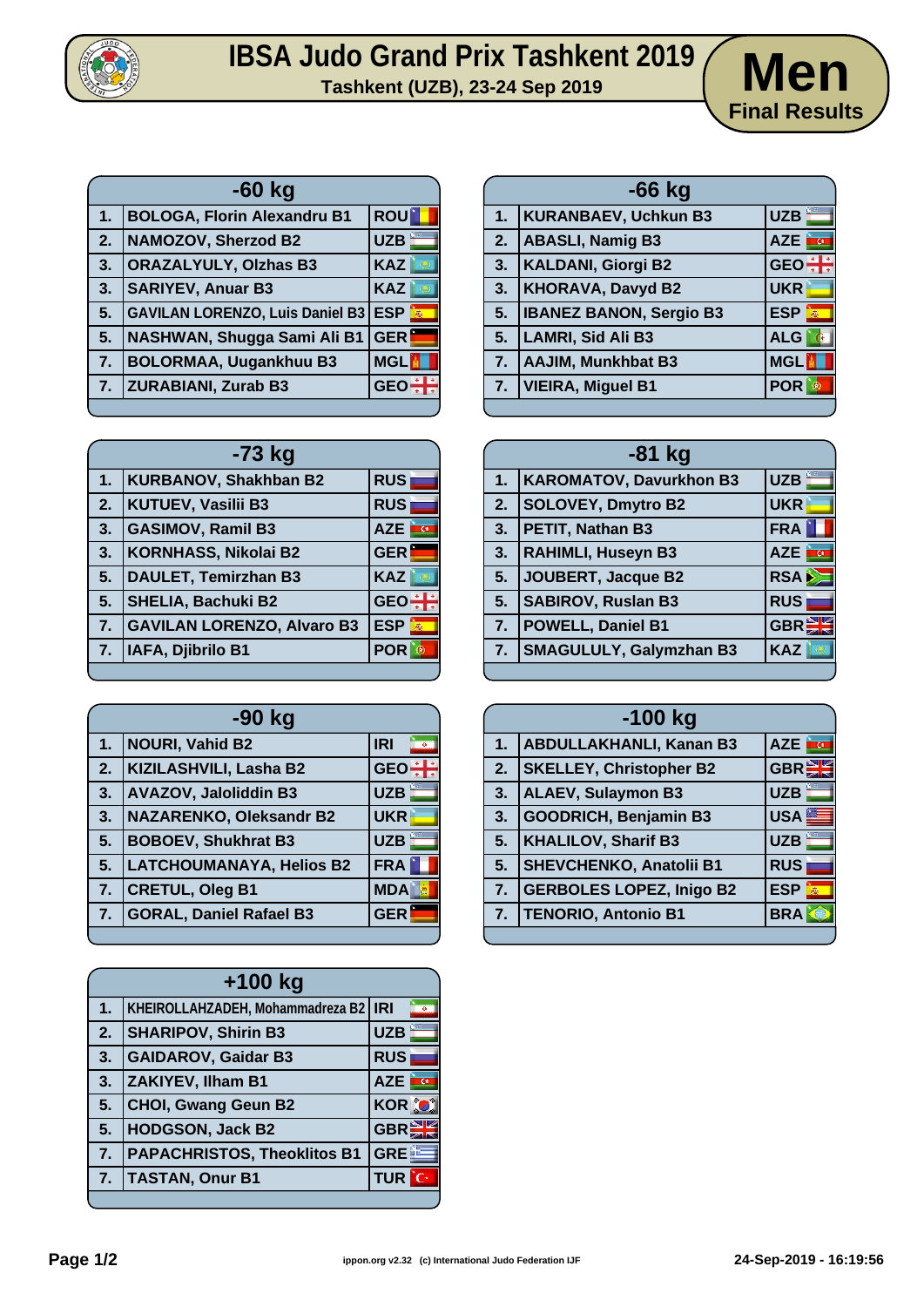

## **IBSA Judo Grand Prix Tashkent 2019 Tashkent (UZB), 23-24 Sep 2019 Women**

| $-48$ kg   |                                           |                  |  |  |
|------------|-------------------------------------------|------------------|--|--|
| Aly        | <b>AURIERES MARTINET, Sandrine B2 FRA</b> |                  |  |  |
| $\vert$ 2. | LEE, Kai Lin B2                           | TPE <sup>©</sup> |  |  |
| $\vert 3.$ | HAJIYEVA, Shahana B2                      | <b>AZE</b>       |  |  |
| $\vert$ 3. | LI, Liqing B2                             | <b>CHN</b>       |  |  |
| 5.         | <b>EKE, Cahide B2</b>                     | <b>TUR</b> C     |  |  |
| 5.         | <b>KHURRAMOVA, Lobar B3</b>               | <b>UZB</b>       |  |  |
| 7.         | <b>HALINSKA, Yuliya B2</b>                | <b>UKR</b>       |  |  |
| 7.         | <b>POTAPOVA, Victoria B1</b>              | <b>RUS</b>       |  |  |

| $-57$ kg  |                                 |                  |  |  |
|-----------|---------------------------------|------------------|--|--|
| 1.        | <b>SAMANDAROVA, Parvina B3</b>  | UZB              |  |  |
| 2.        | VALIYEVA, Sevda B3              | AZE <b>F</b>     |  |  |
| <b>B.</b> | <b>HIROSE, Junko B2</b>         | <b>JPN</b>       |  |  |
| 3.        | <b>SULTANOVA, Afag B2</b>       | <b>AU</b><br>AZE |  |  |
| 5.        | <b>ARAUJO, Lucia B3</b>         | <b>BRAKE</b>     |  |  |
| 5.        | <b>OVCHINNIKOVA, Natalia B1</b> | <b>RUS</b>       |  |  |
| $\bullet$ | <b>FROLOVA, Irina B2</b>        | <b>RUS</b>       |  |  |
| 7.        | <b>LOHATSKA, Liudmyla B3</b>    | <b>UKR</b>       |  |  |
|           |                                 |                  |  |  |

| -70 kg |                                 |                           |  |  |  |
|--------|---------------------------------|---------------------------|--|--|--|
| 1.     | <b>MARTINS, Alana B2</b>        | <b>BRA</b>                |  |  |  |
| 2.     | <b>ALIBOEVA, Vasila B3</b>      | <b>UZB</b>                |  |  |  |
| 3.     | <b>HUSEYNOVA, Zulfiyya B3</b>   | ing.<br><b>AZE</b>        |  |  |  |
| 3.     | <b>ULUCAM, Raziye B3</b>        | <b>TUR</b> C              |  |  |  |
| 5.     | <b>OGAWA, Kazusa B2</b>         | <b>JPN</b>                |  |  |  |
| 5.     | ZABRODSKAIA, Olga B2            | <b>RUS</b>                |  |  |  |
| 7.     | <b>GALUSTIAN, Ina B2</b>        | <b>GEO</b>                |  |  |  |
| 7.     | <b>HERRERA GOMEZ, Carmen B3</b> | <b>ESP</b><br>$\vec{m}_0$ |  |  |  |
|        |                                 |                           |  |  |  |

|    | $-52$ kg                      |                           |  |  |  |
|----|-------------------------------|---------------------------|--|--|--|
| 1. | <b>CHERNIAK, Inna B3</b>      | <b>UKR</b>                |  |  |  |
| 2. | <b>GAGNE, Priscilla B1</b>    | <b>CAN</b>                |  |  |  |
| 3. | <b>ABDELLAOUI, Cherine B3</b> | ALG<br>i G                |  |  |  |
| 3. | <b>STEPANIUK, Alesia B3</b>   | <b>RUS</b>                |  |  |  |
| 5. | <b>SAFAROVA, Basti B2</b>     | AZE <b>For</b>            |  |  |  |
| 5. | <b>SALAEVA, Sevinch B3</b>    | UZB                       |  |  |  |
| 7. | <b>ABDULLAYEVA, Sabina B2</b> | <b>AZE</b><br><b>inco</b> |  |  |  |
| 7. | LI, Yanging B2                | <b>CHN</b>                |  |  |  |
|    |                               |                           |  |  |  |

**Final Results**

| $-63$ kg       |                               |                         |  |
|----------------|-------------------------------|-------------------------|--|
| 1 <sub>1</sub> | <b>SHERIPBOEVA, Nafisa B3</b> | UZB                     |  |
| 2.             | <b>HUSEYNOVA, Khanim B3</b>   | AZE <b>TO</b>           |  |
| 3.             | <b>CETE ARTAR, Duygu B2</b>   | <b>TUR</b> C            |  |
| 3.             | <b>MAGOMEDOVA, Aminat B3</b>  | <b>RUS</b>              |  |
| 5.             | <b>ARCE PAYNO, Marta B3</b>   | <b>ESP</b><br>$\vec{m}$ |  |
| 5.             | <b>PERNHEIM, Nicolina B1</b>  | <b>SWE</b>              |  |
|                | 7. KUDO, Hiroko B3            | <b>JPN</b>              |  |
| 7.             | <b>SHARMA, Poonam B2</b>      | <b>IND</b><br>$\circ$   |  |
|                |                               |                         |  |

| +70 kg         |                                |                                       |  |
|----------------|--------------------------------|---------------------------------------|--|
| 1.             | <b>COSTA, Carolina B3</b>      | <b>ITA</b>                            |  |
| 2.             | <b>BAIBATINA, Zarina B2</b>    | <b>KAZ</b>                            |  |
| 3 <sub>1</sub> | <b>EMMERICH, Meg B3</b>        | <b>BRA</b>                            |  |
| 3 <sub>1</sub> | <b>KARIMOVA, Dursadaf B3</b>   | <b>AZE</b><br>$\overline{\mathbf{G}}$ |  |
| 5 <sub>1</sub> | <b>SILVA, Rebeca B3</b>        | <b>BRA</b>                            |  |
| 5.             | <b>TASBAG, Mesme B2</b>        | <b>TUR</b> C                          |  |
| 7.             | <b>HARNYK, Anastasiia B1</b>   | <b>UKR</b>                            |  |
| 7.             | <b>YUSUPOVA, Feruzakhon B3</b> | <b>UZB</b>                            |  |
|                |                                |                                       |  |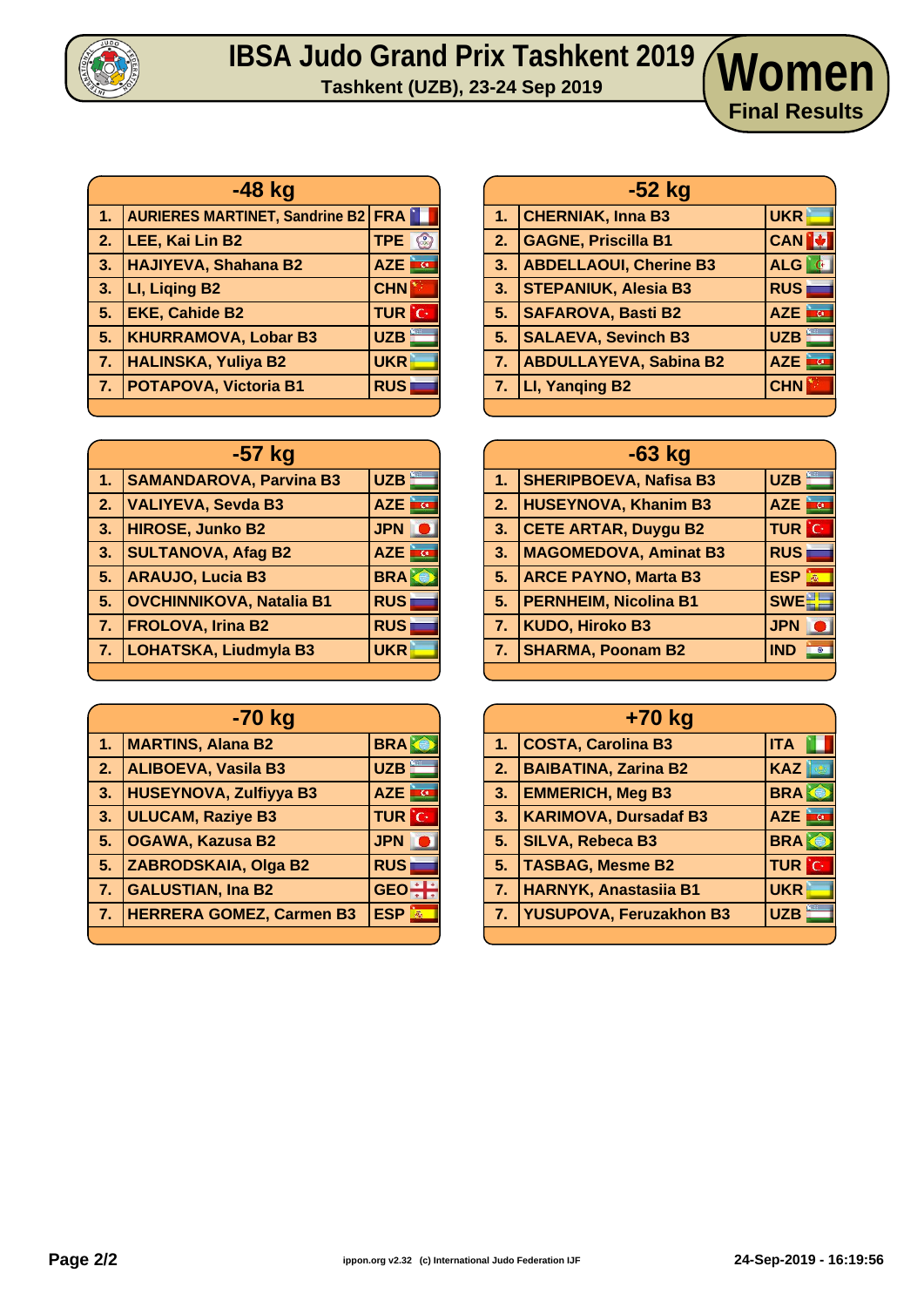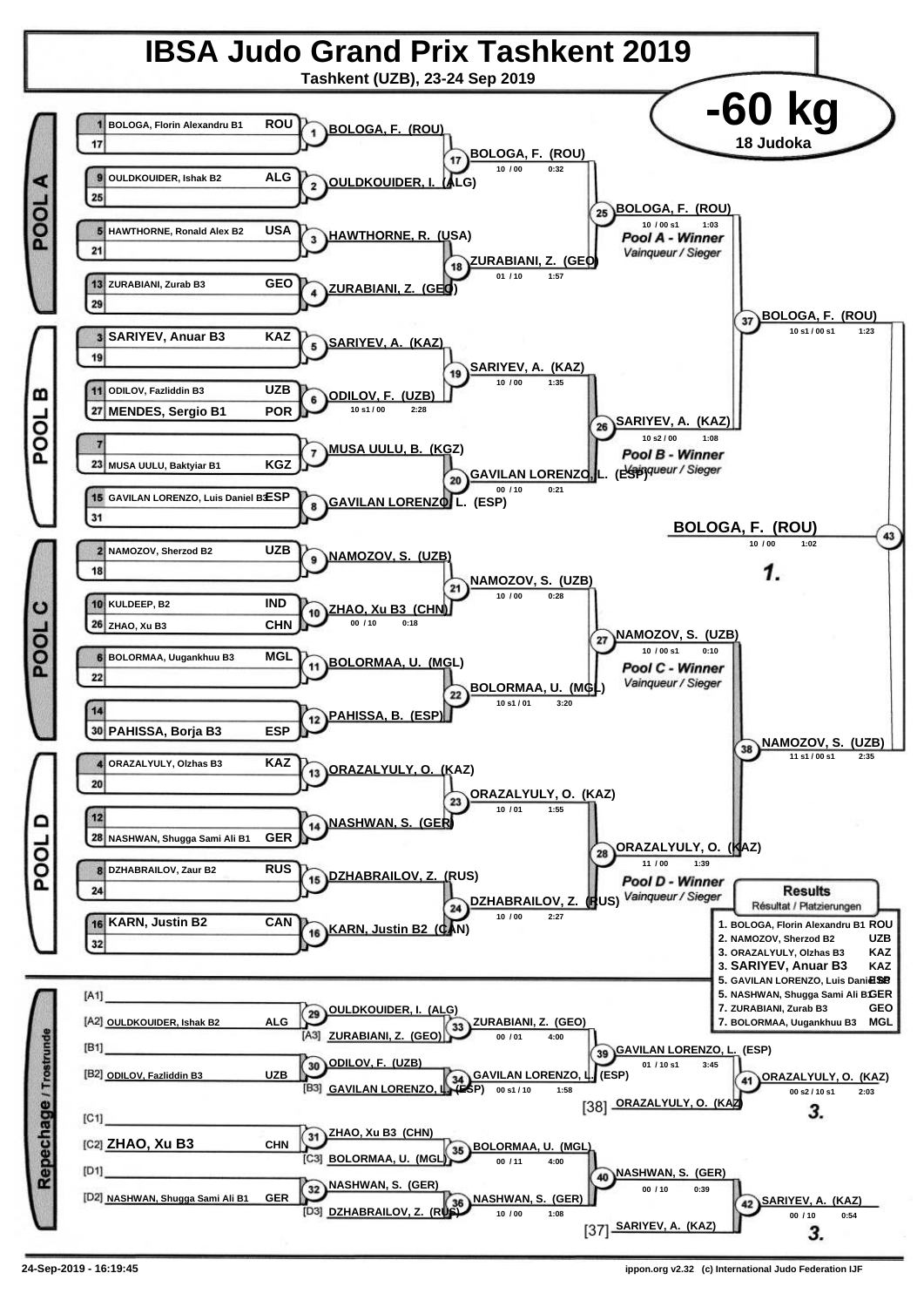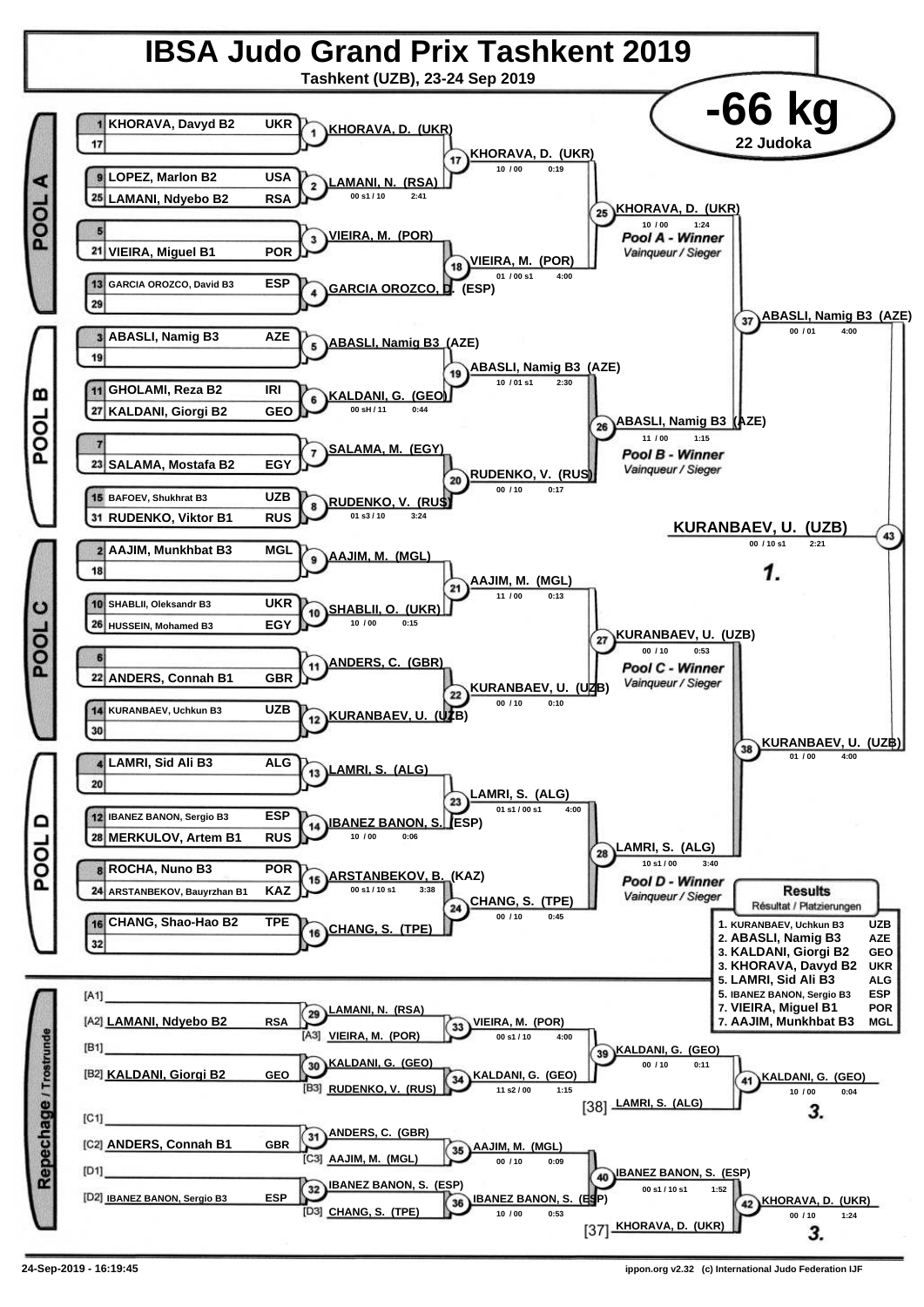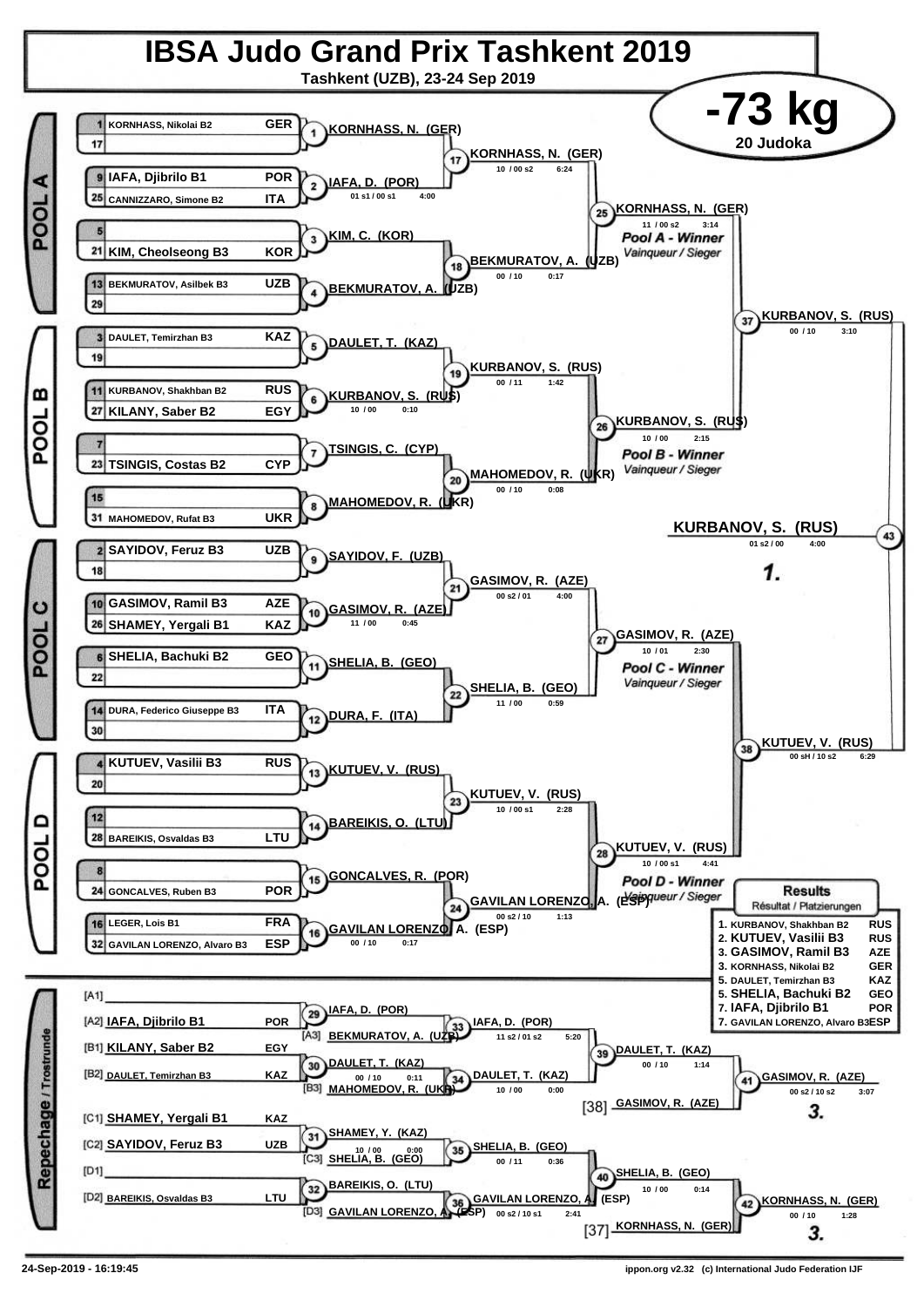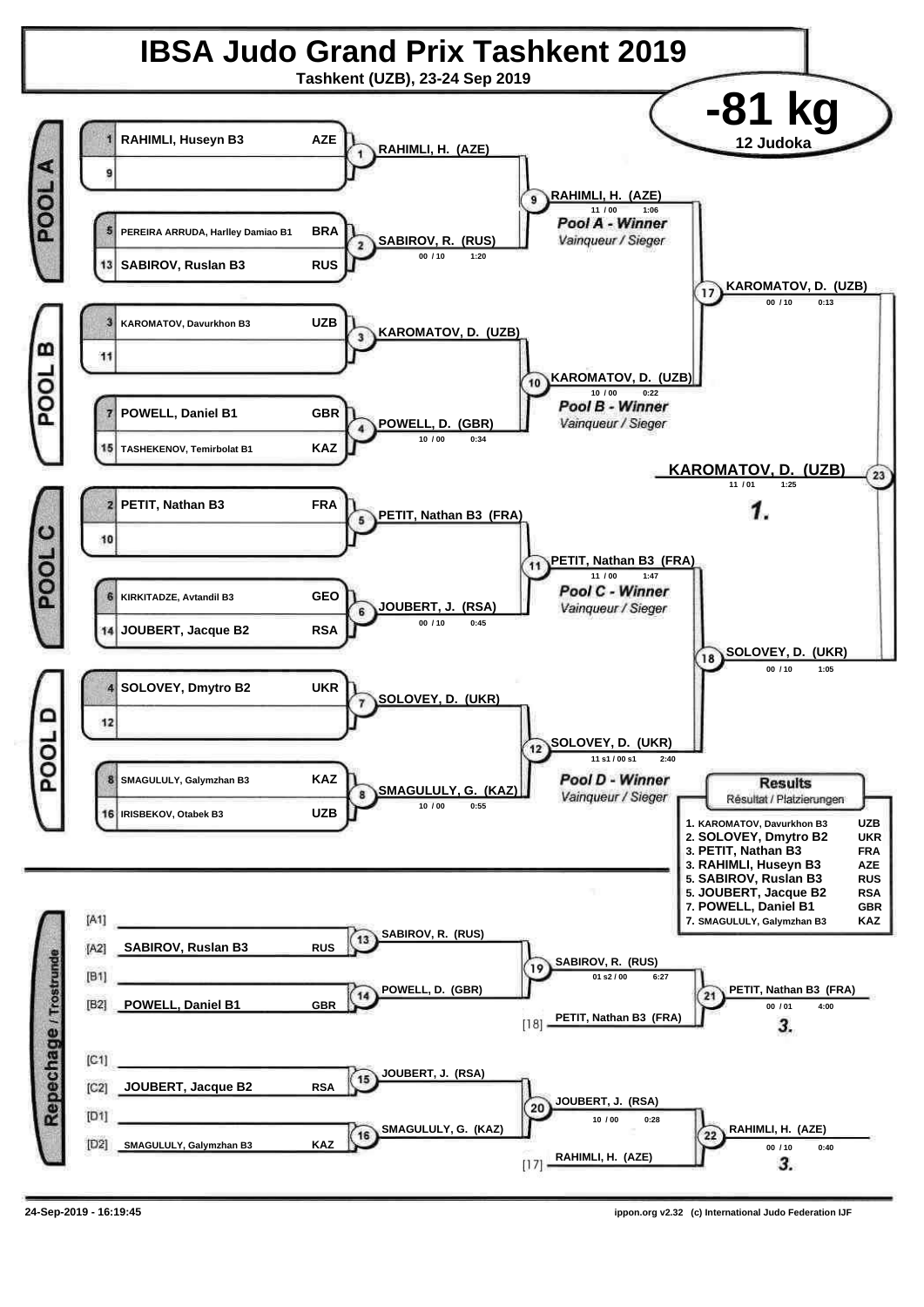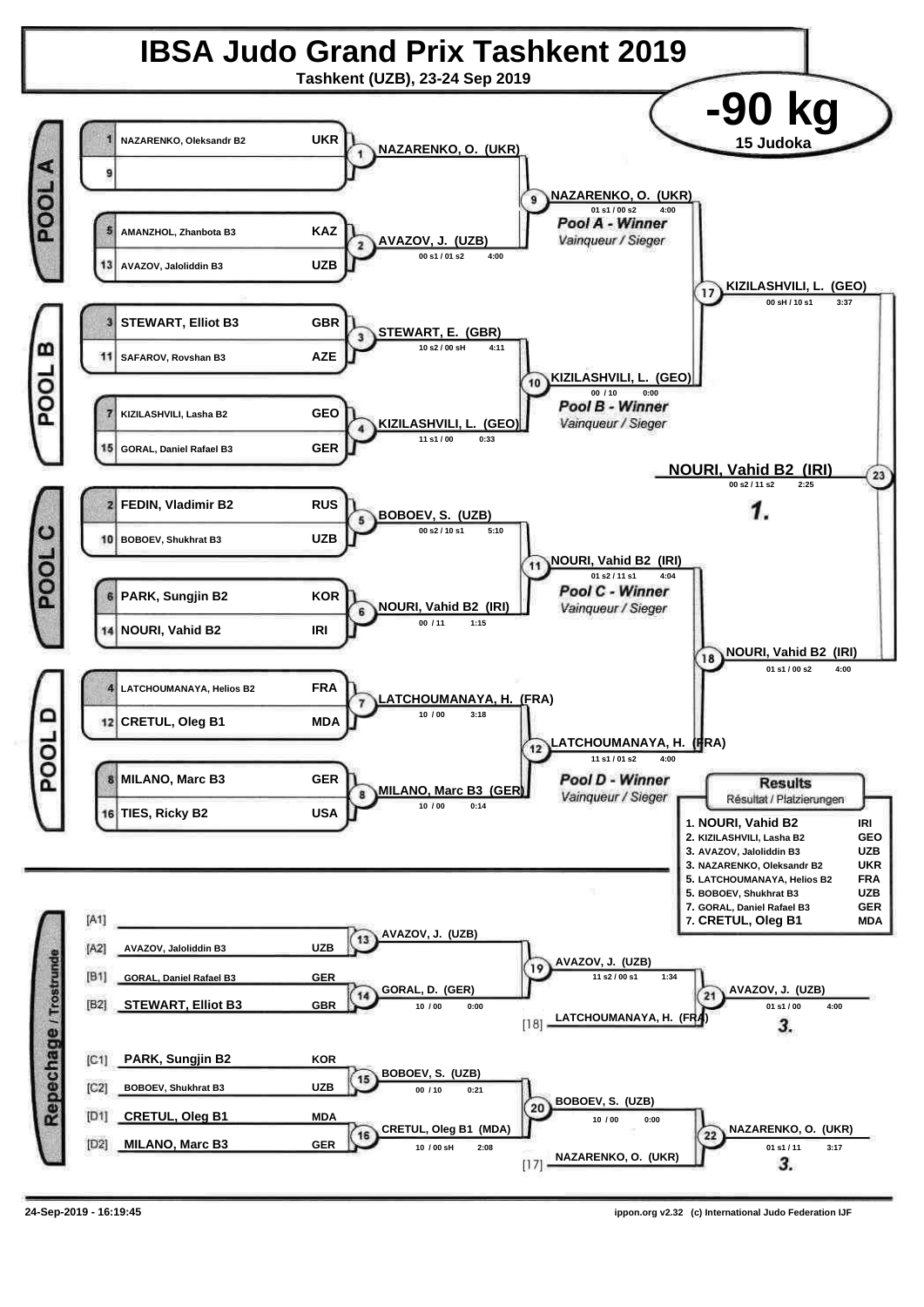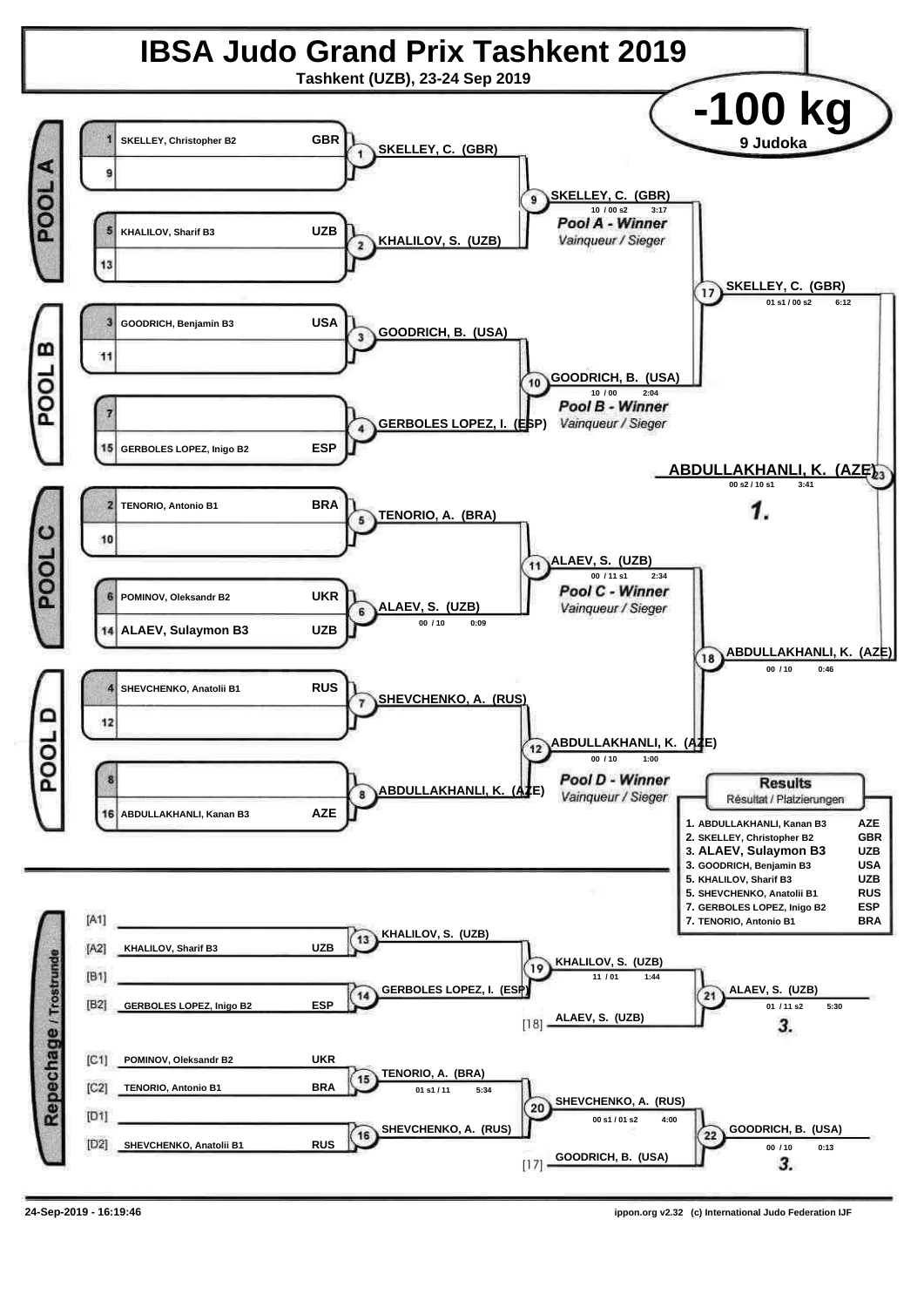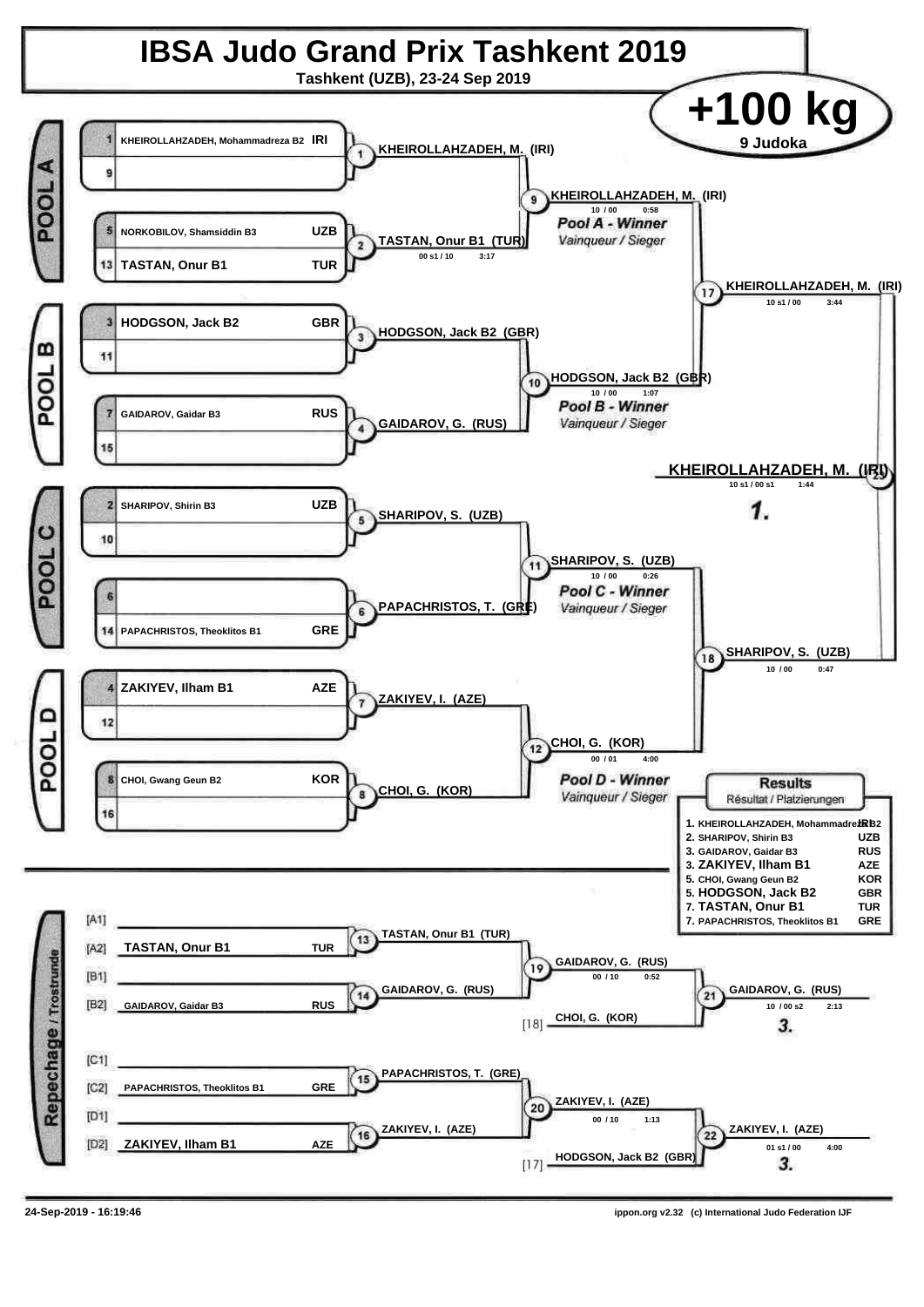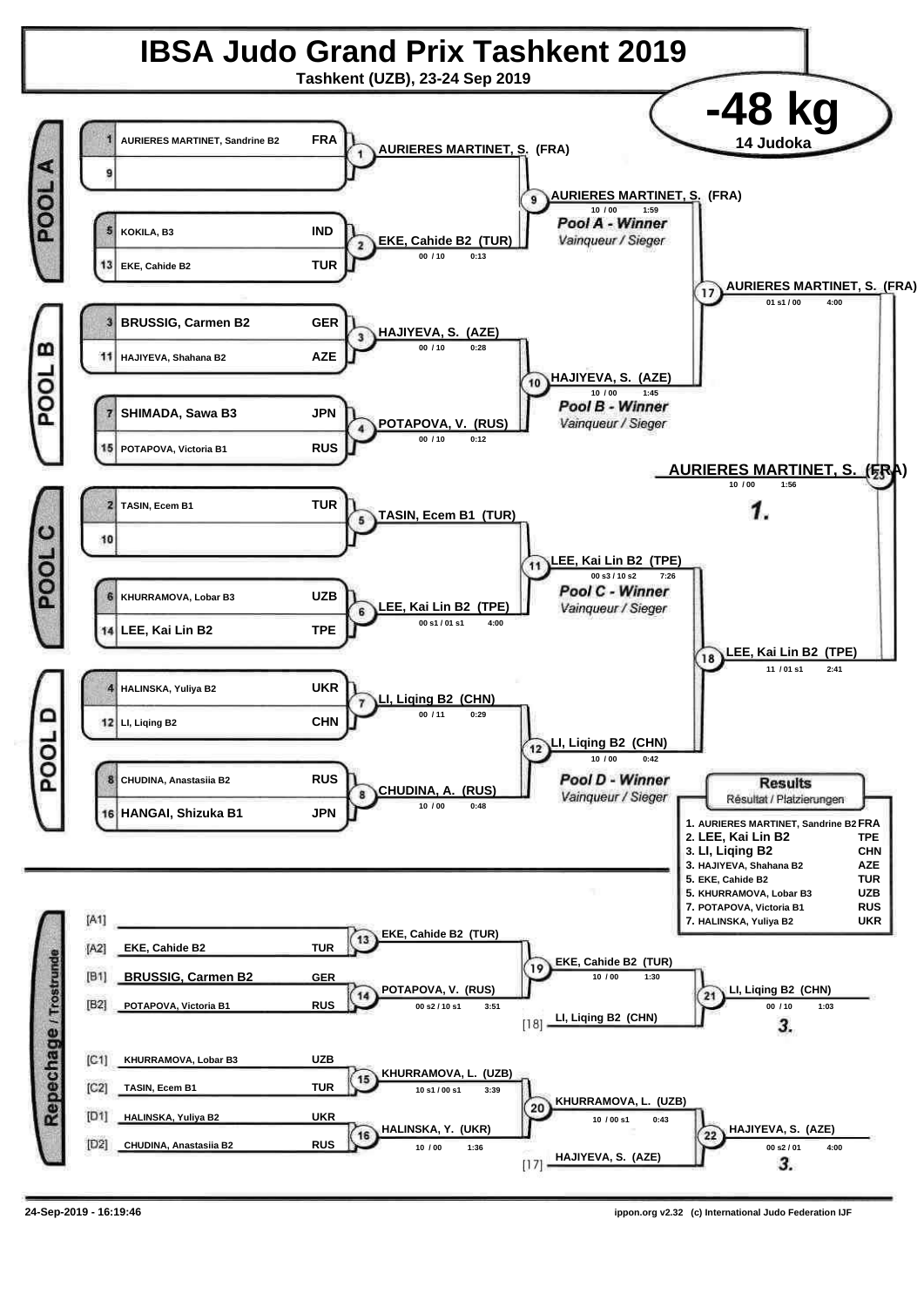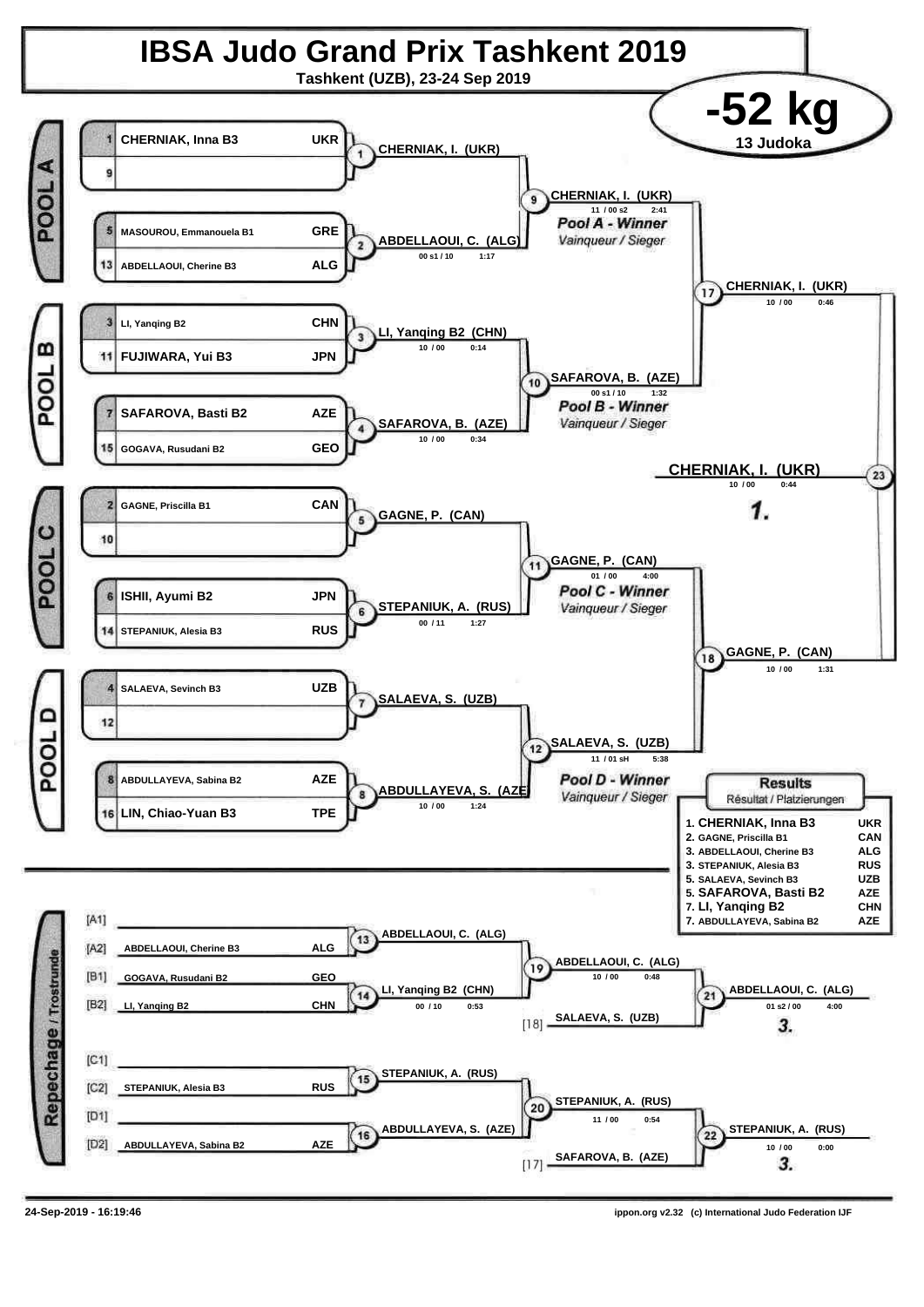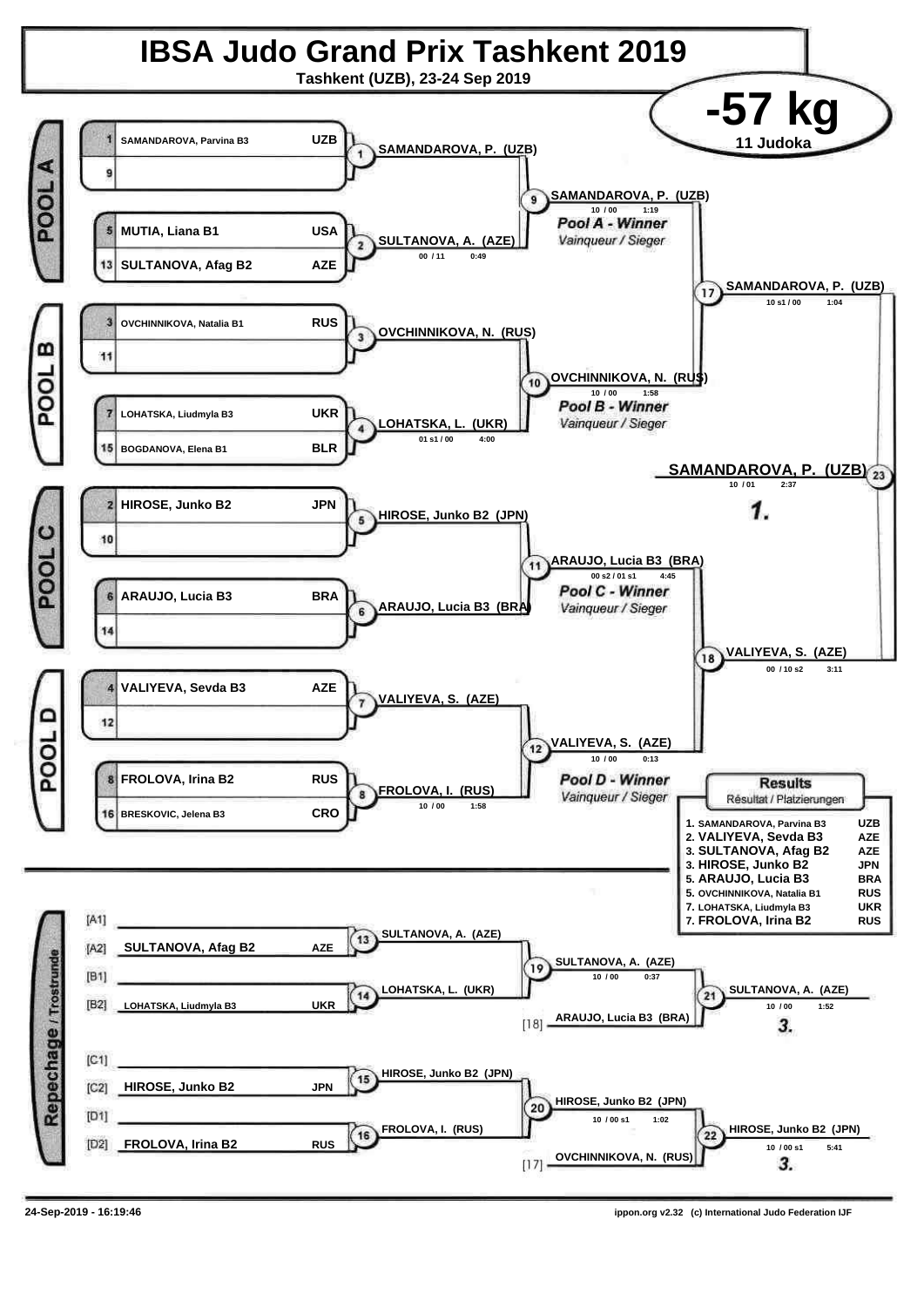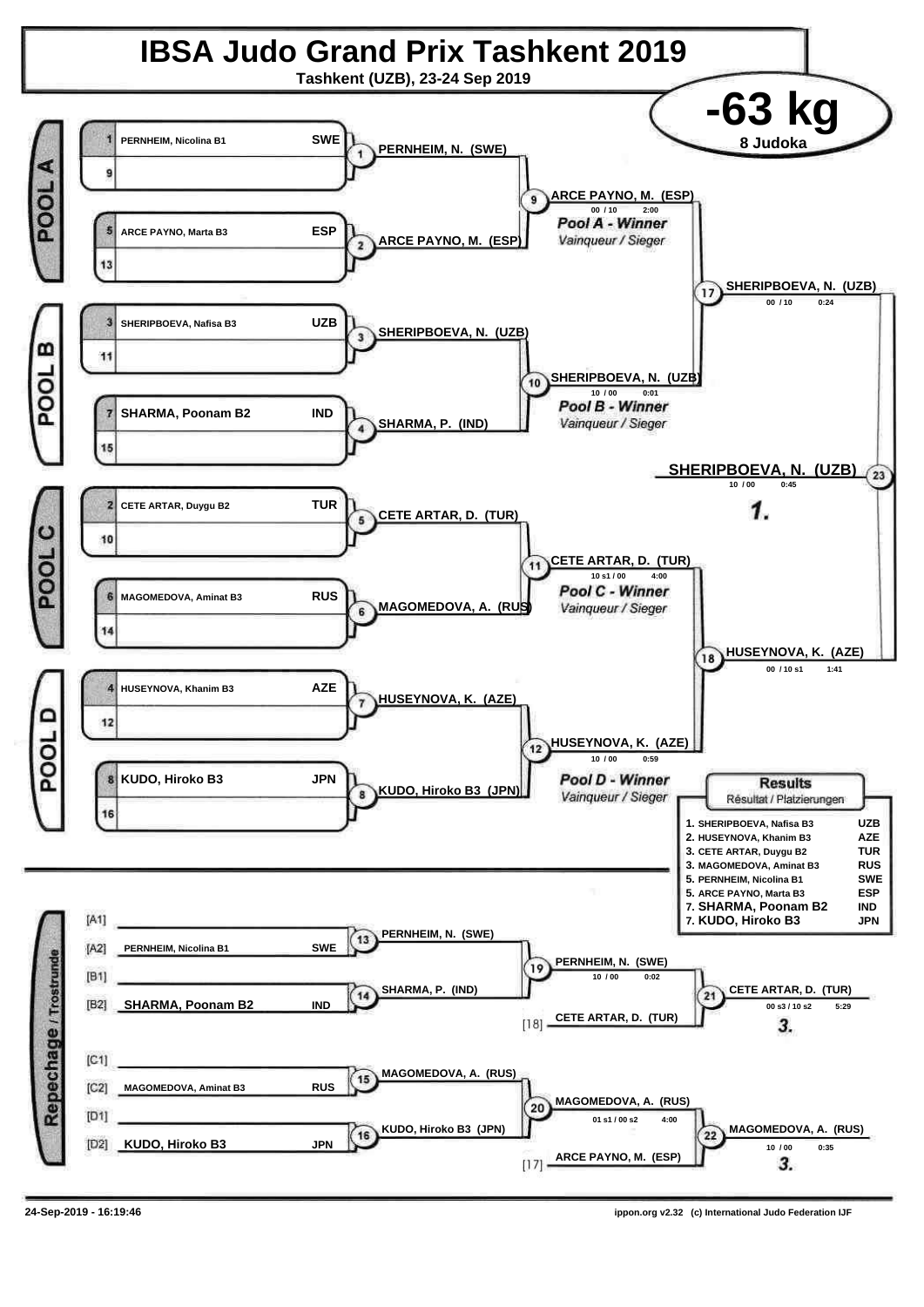